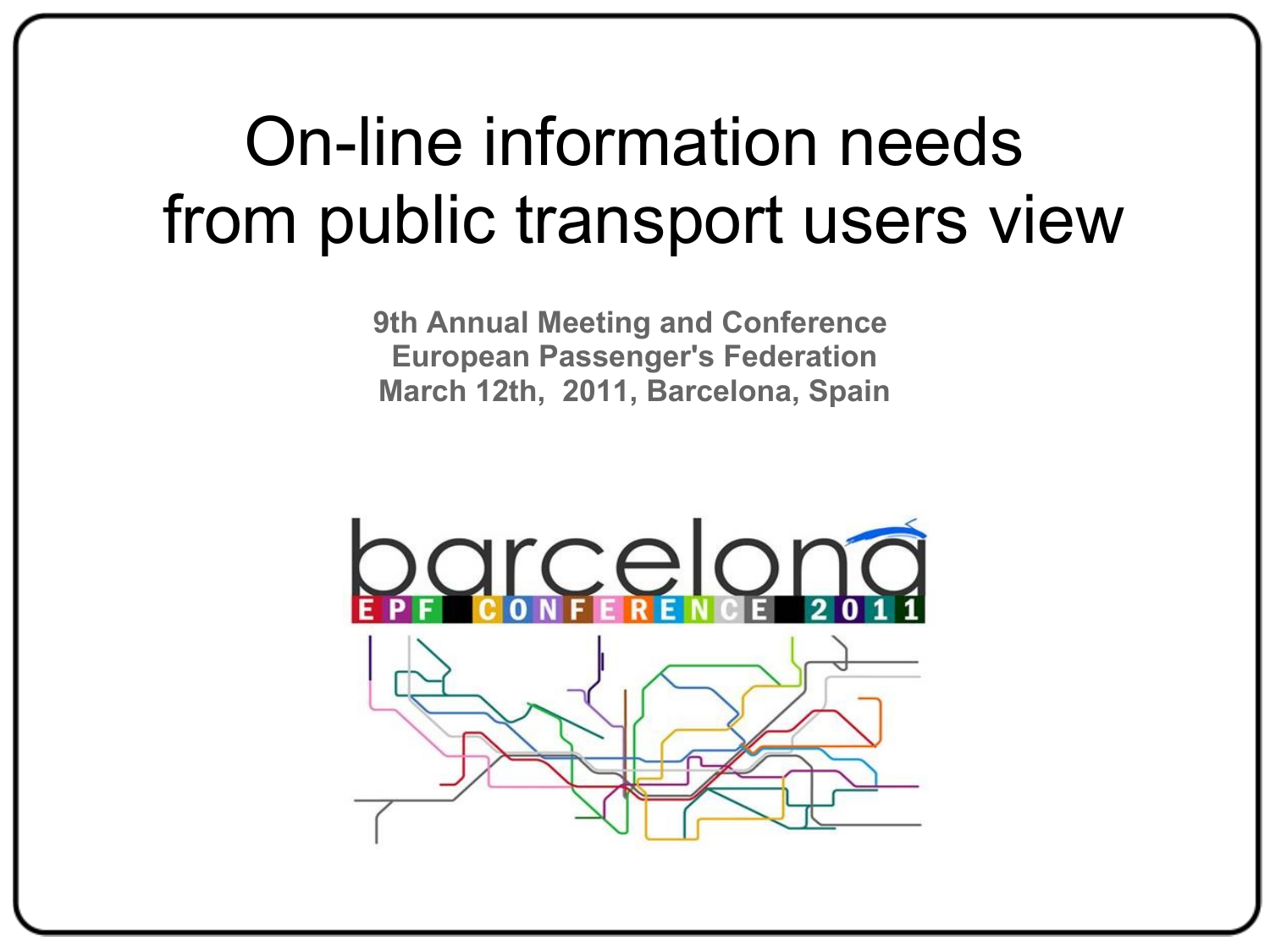

## The information of the **XX** century

• Signs in the elements of the transport system, megaphone system. Information at the PT stop: general, line, correspondence in local information

**1**

- Preparation of guides and transport maps.
- Telephone Information Service

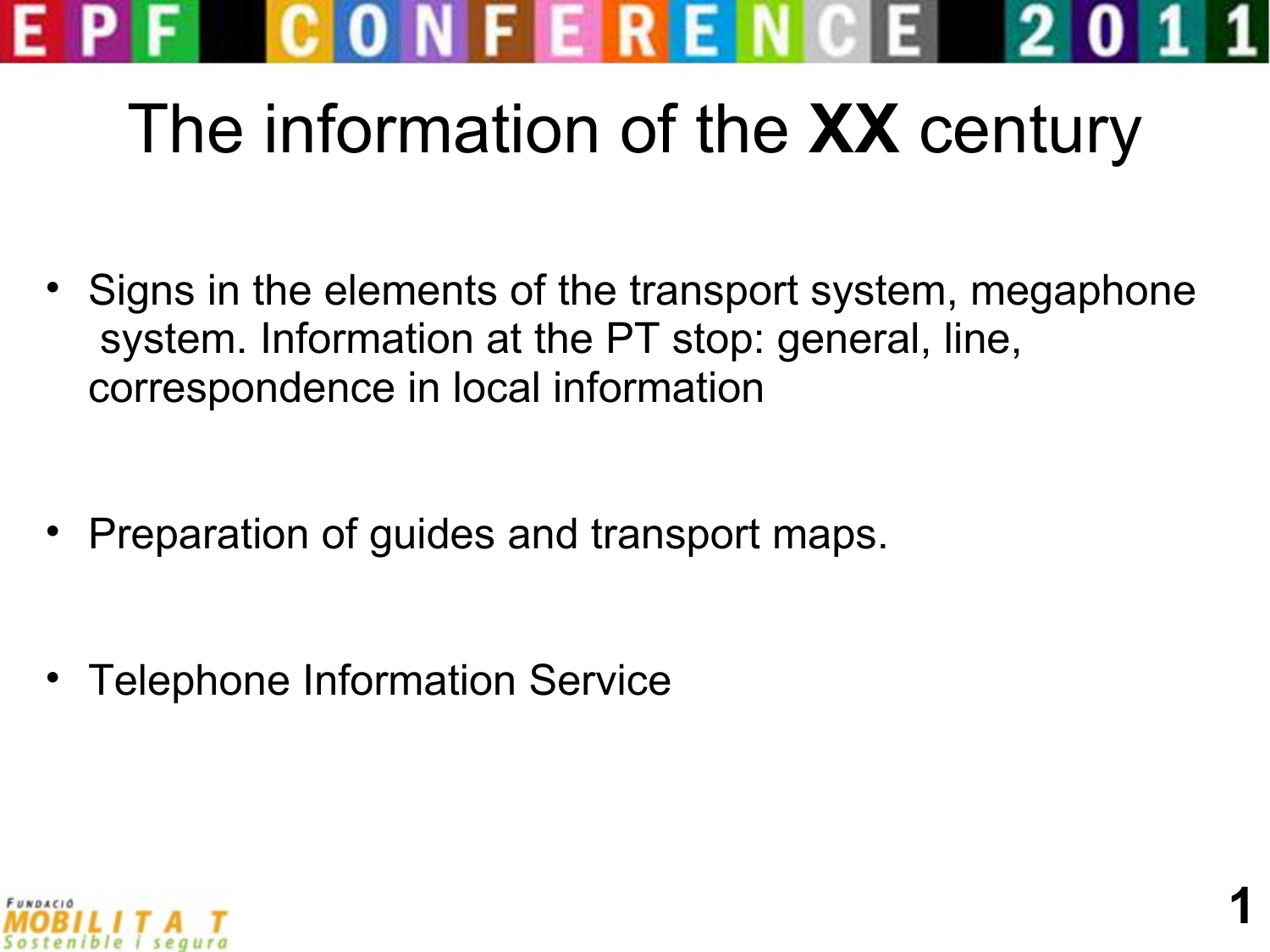

### *From XX century to XXI century*

- *It is at the end of the century when the SAE (Exploitation Helping Systems) begins to be used:*
	- o *Tele-indicators with information in real time on the waiting time and incidents in the service.*
- *The telephonic information systems are complete with an automated channel and through internet portals that provide all the information, even "routers".*

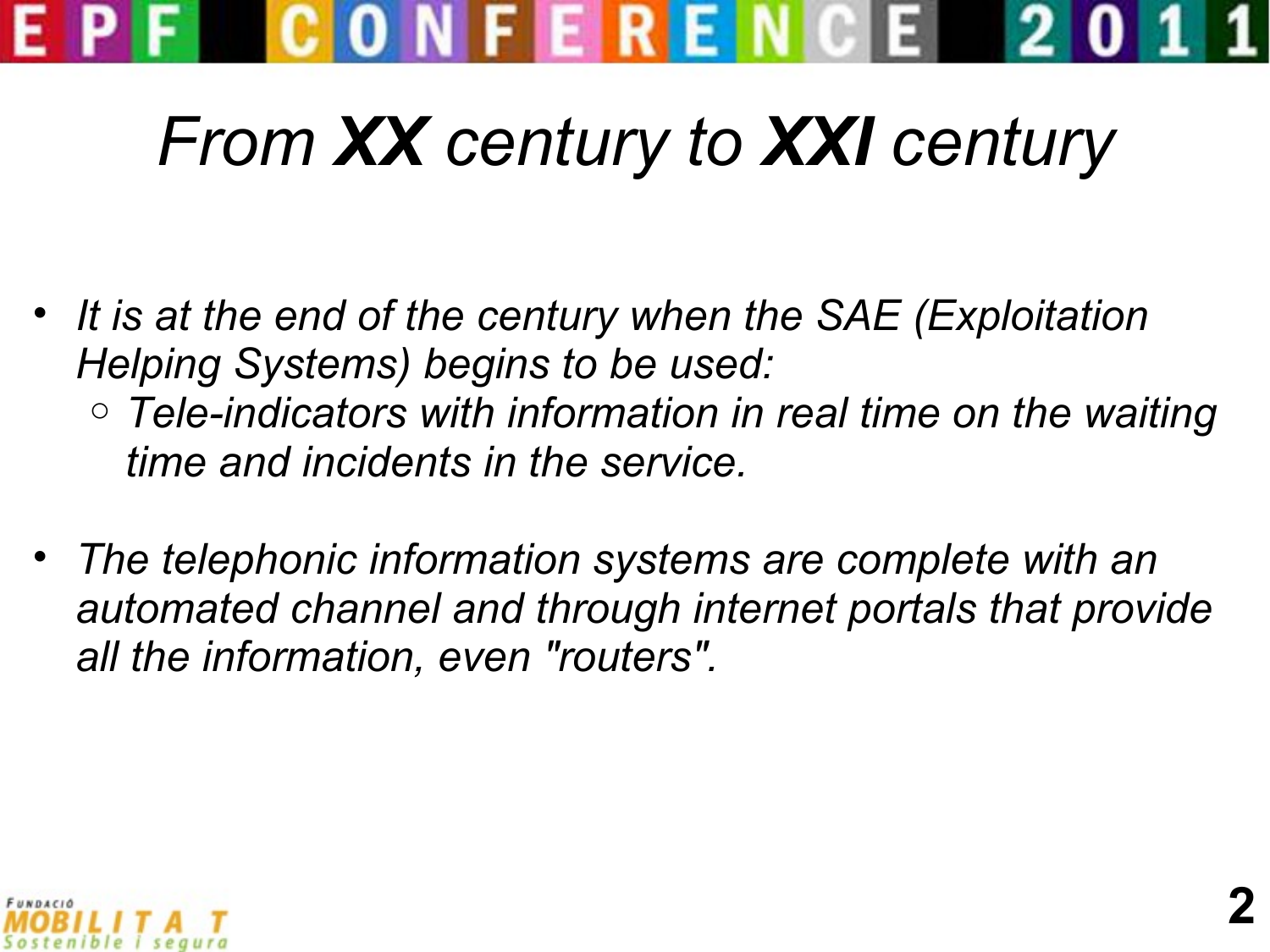

#### *Paradigms for the XXI century*



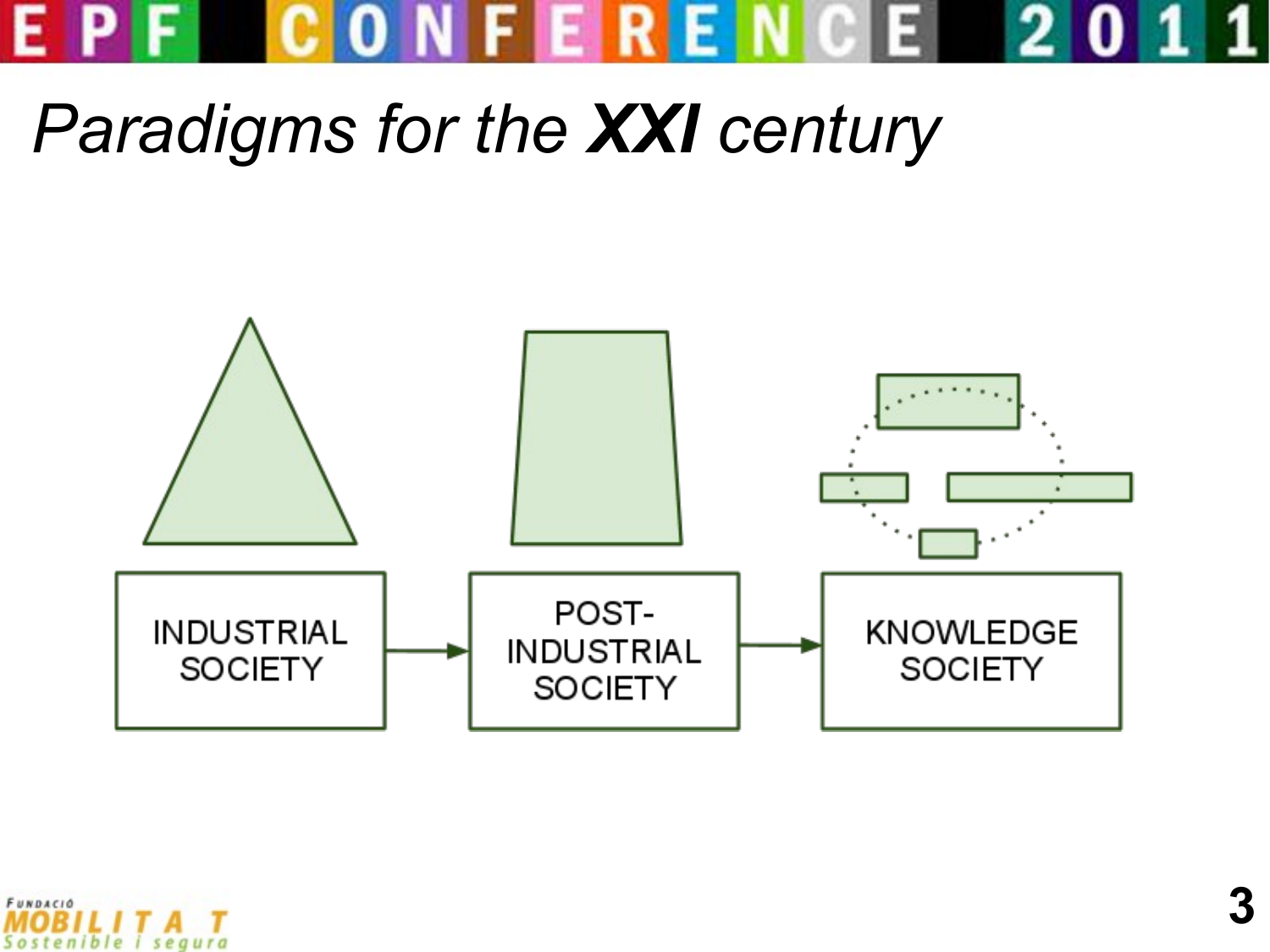#### EPFCONFERENCE 20

*The information of the XXI century*

**Current service** information Complete Create Create other new other mobilitiy services services *value: Key element*  services *to develop other*  Personal **Mobility** Integrated services Managem ent Local On **Mobility** demand

services

 $\cdots$ 



*Strategic* 

 *services*

Managem

ent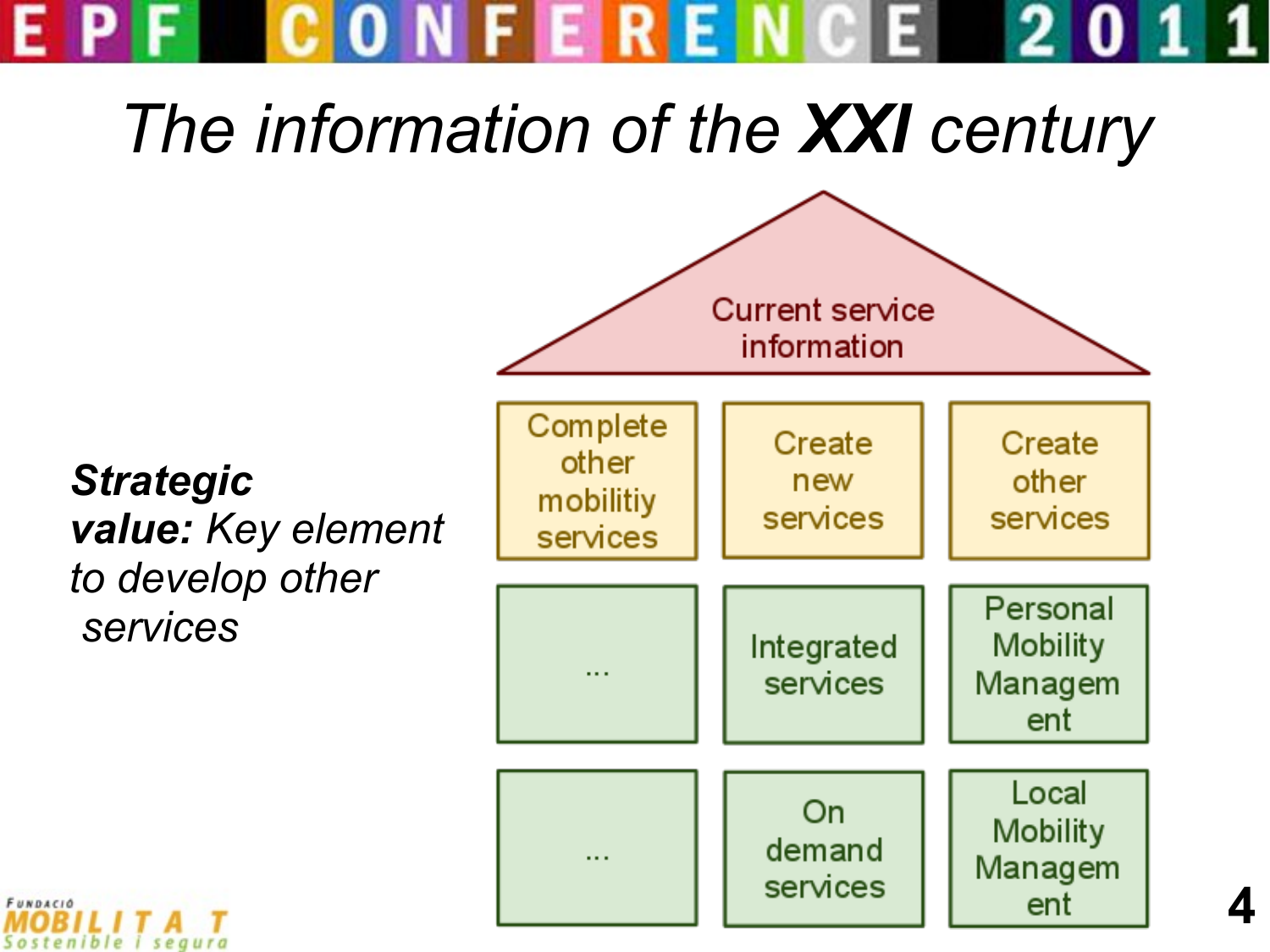

#### *Characteristics of the information*

- *Multichannel and simultaneous and unified.*
- *Standardized*
- *Personalized and added*
- *Measure of the reliability as far as informations is concerned*

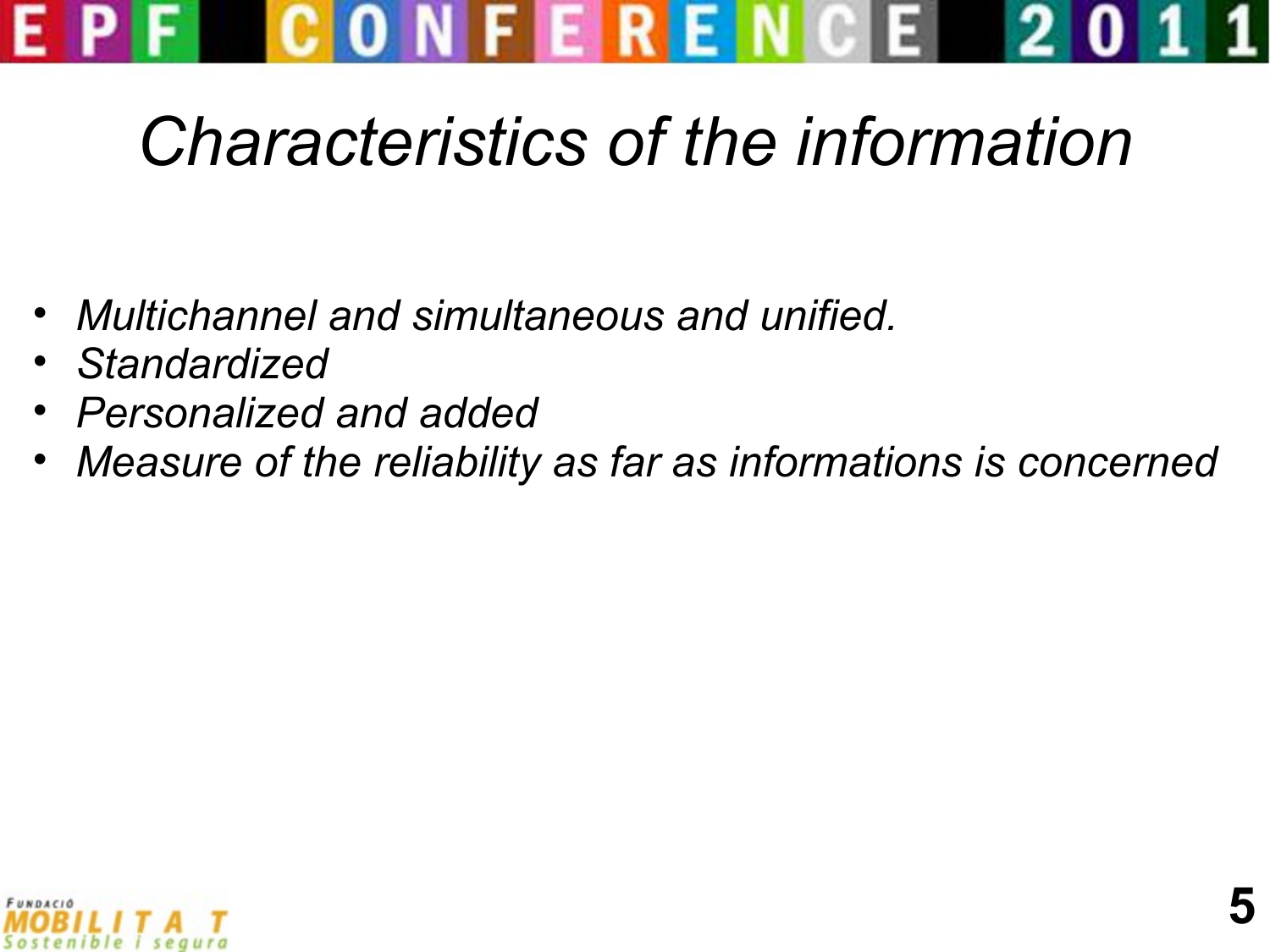

#### *Barriers*

- *Operators are captives on data. When these are based in a public service, they must be provided according with local laws.*
- *Standardized.*
- *Protection of the privacy*
- *Technological developments are faster than developments on information management.*

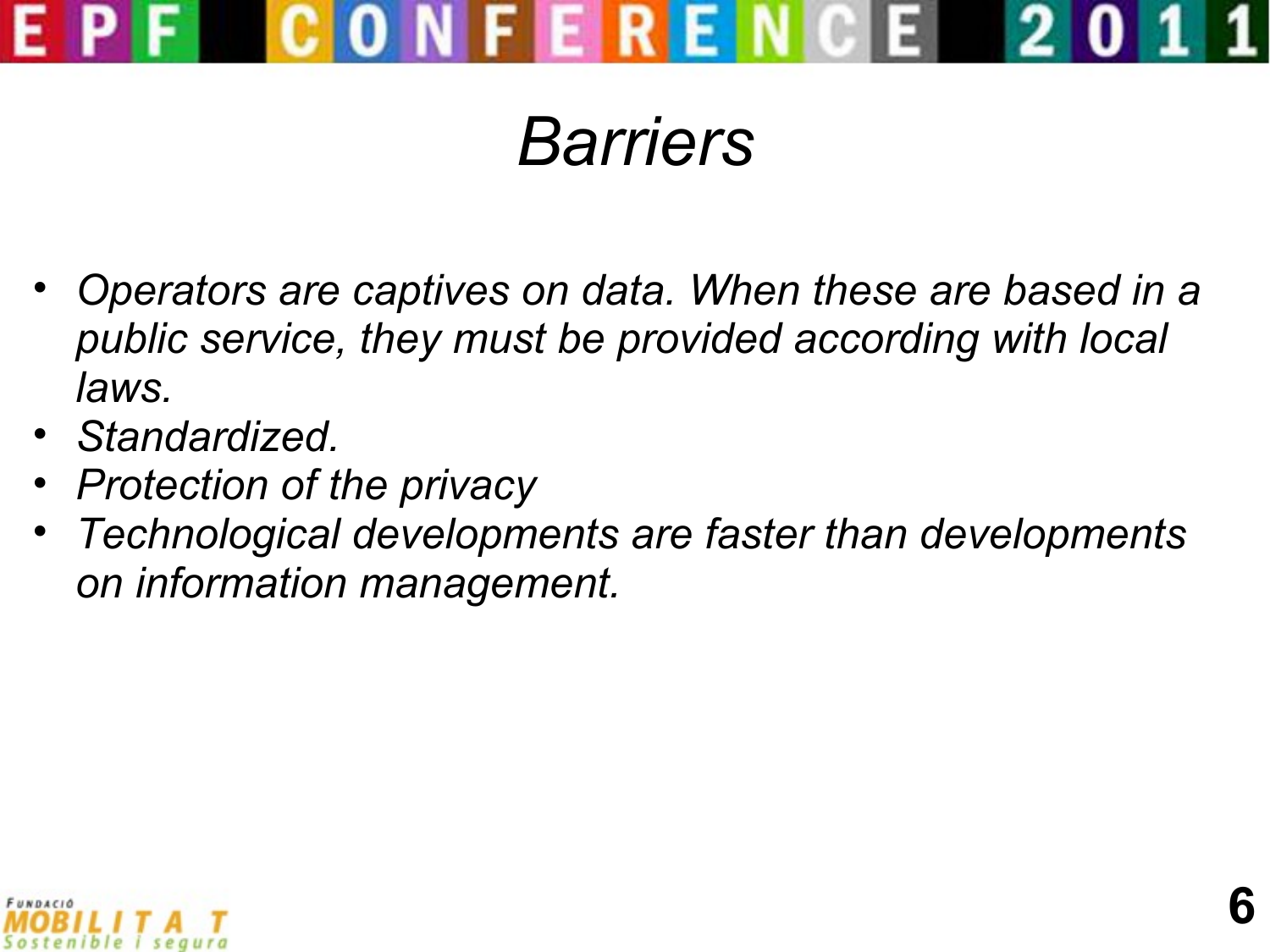

#### *Catalyses*

- *Developments on was that guaranty the access to the public information.*
- *Referent global services (google maps, google transit, bing ... yahoo maps).*
- *Citizens are organized to make and provide parallel informations*
- *Progressive decrease of the expenditures*
- *Change of generational mentality in the PT managers*

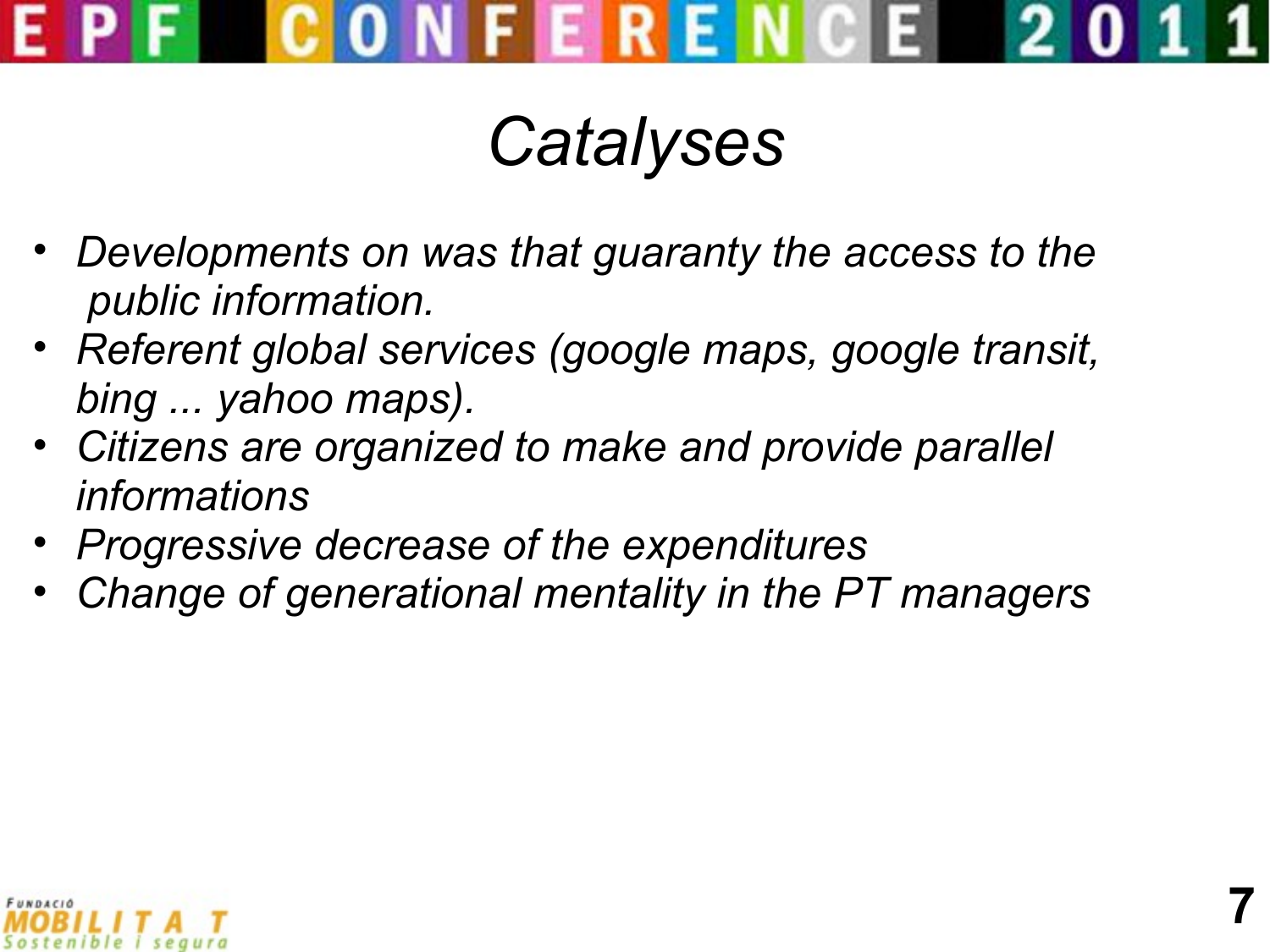CONFERENCE 2

### *Kinds of informations*

- *Before of the trip (pre-trip).*
	- o *Offer services*
	- o *Service indicators.*
	- o *Planning the trip (supply).*
	- o *Programmed incidences. Alerts*
- *During the trip (in-trip).*
	- o *Status of the services and their incidences*
- *After the trip (post-trip)*
	- o *Fulfillment of the services indicators*
	- o *Costumer care*

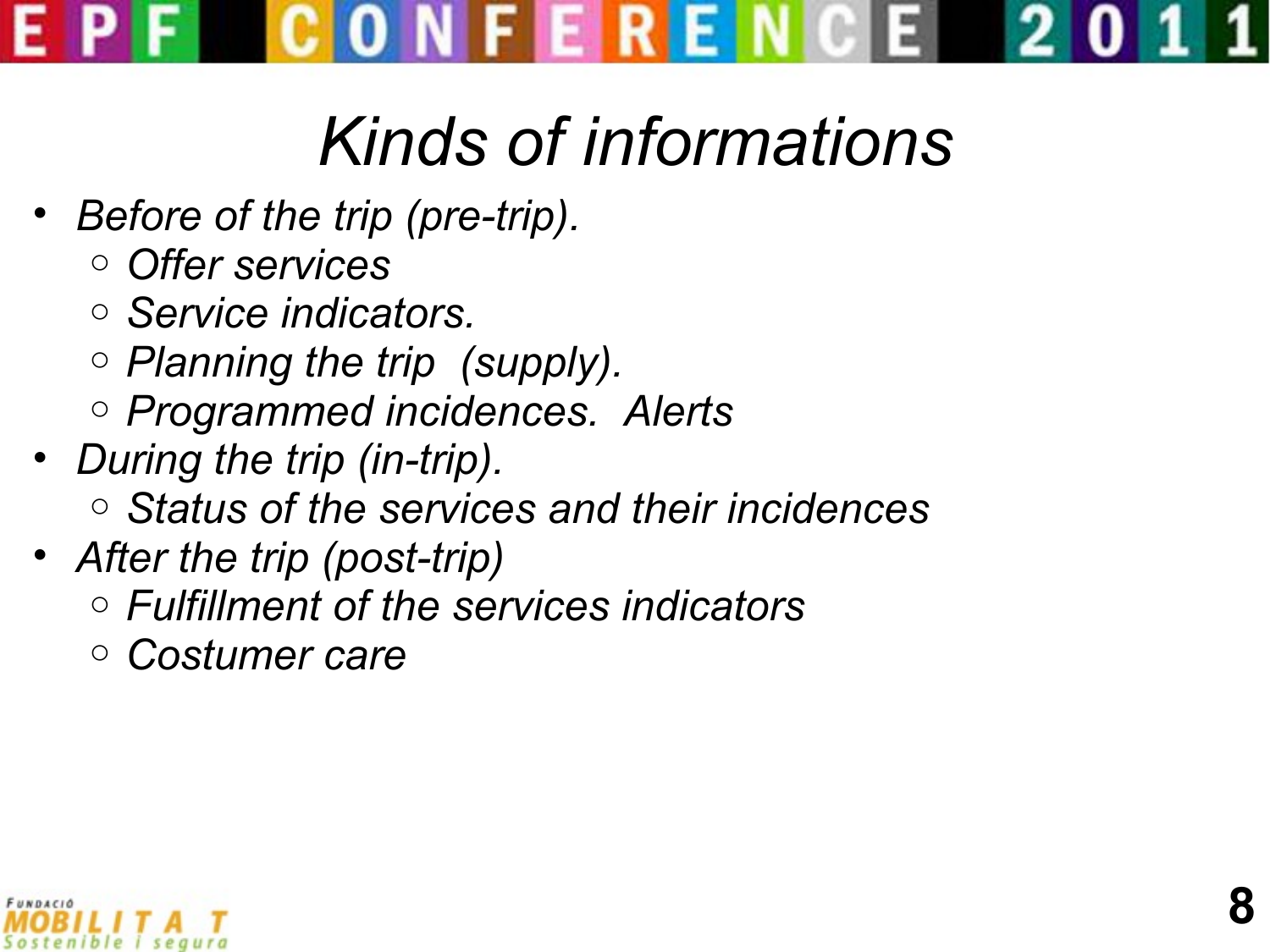#### CONFERENCE 2

## Example: Info in TMB service

- *Information channels of TMB*
	- o *Portal web (timetables/frequencies)*
	- o *TMB router*
	- o *i-bus (internet) or SMS*
	- o *TMB-Virtual (smartphone)*
	- o *"Mou-te" (Catalan Government route)*
	- o *Google Transit*
	- o *Facebook*
	- o *Twitter*
	- o *EMT-CETRAMSA (local administration and city council through 010 telephone)*
	- o *Control panel of public transport .(Municipality of Barcelona)*

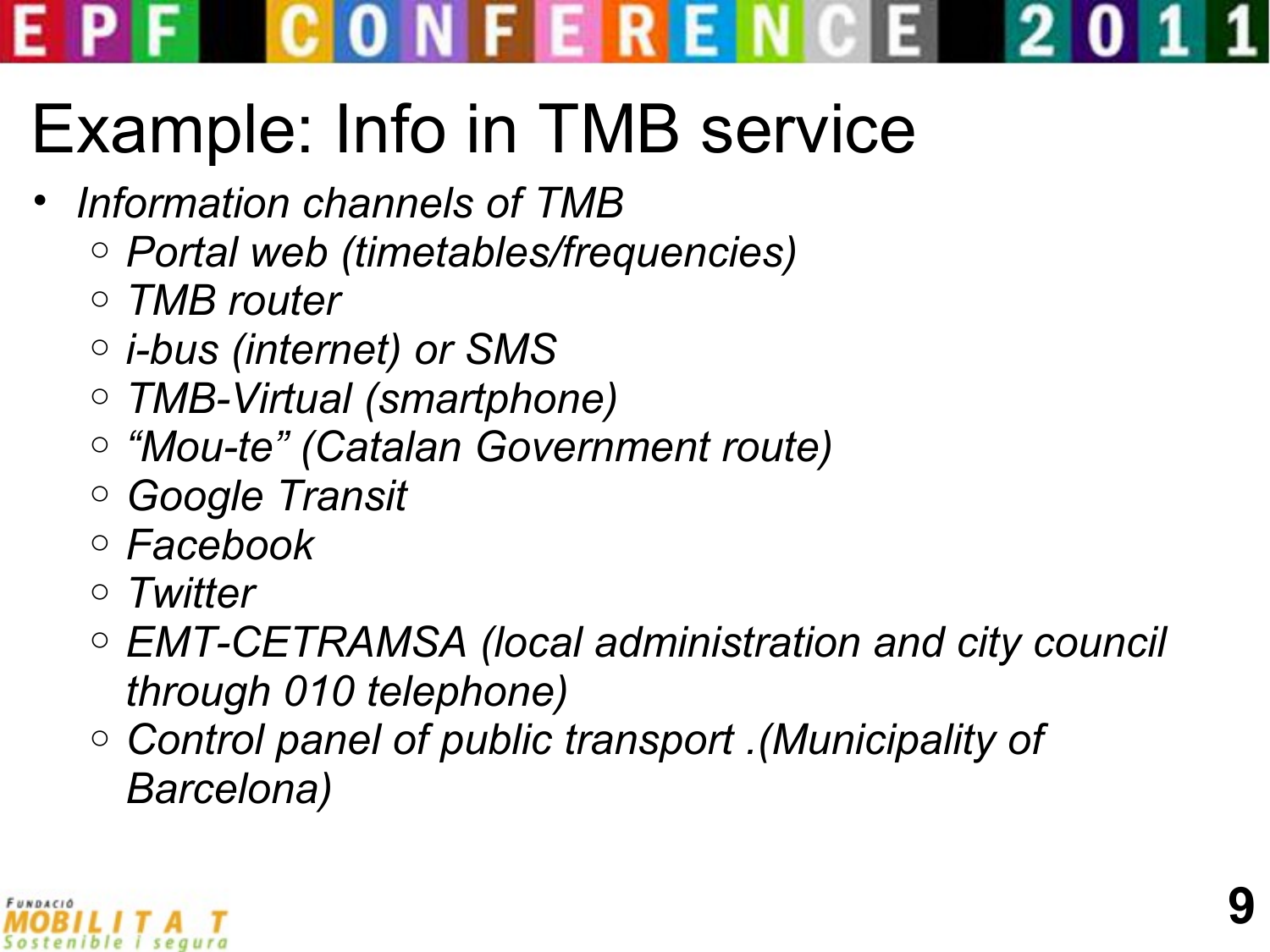# CONFERENCE

#### Example:Environmental mobility planning



FUNDACIÓ Sostenible seaura